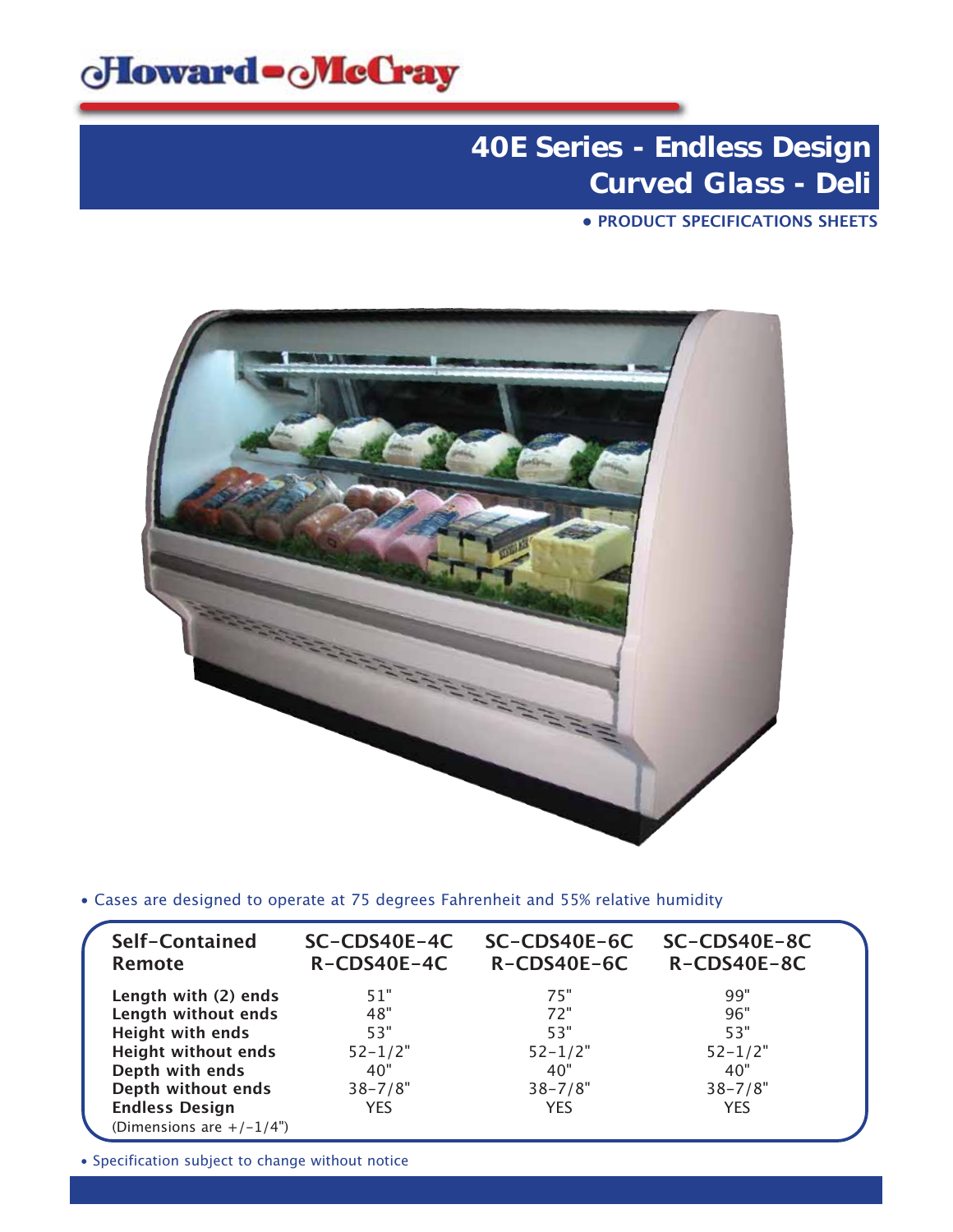### **Standard Specifications and Optional Features**

| <b>CONSTRUCTION</b><br>UL Classified to ANSI/NSF 7<br>Foamed in place CFC free foam<br>Heavy gauge steel super structure<br>Single duty display<br>Endless design allows for continuous line up<br>Drain is included for cleaning<br>Extra wide double bend curved glass (enhances<br>product display) | <b>FINISHES</b><br>Grey finish extrusion on doors and door tracks<br>Designer white exterior front and ends<br>Stainless steel mirror trim<br>Stainless steel heavy gauge top- 13-3/4" W<br>Rear of unit is stainless steel brush finish at top<br>Bottom rear is designer white aluminum |
|--------------------------------------------------------------------------------------------------------------------------------------------------------------------------------------------------------------------------------------------------------------------------------------------------------|-------------------------------------------------------------------------------------------------------------------------------------------------------------------------------------------------------------------------------------------------------------------------------------------|
| <b>INTERIOR</b><br>Designer white interior ends<br>White interior<br>Stainless steel heavy gauge mezzanine shelf (1row)<br>White aluminum floor (main deck area)<br>Epoxy coated main deck shelves<br>Air insulated baffle (prevents moisture from<br>dripping into display area)                      | <b>REFRIGERATION</b><br>Copevap system eliminates need for condensate pan<br>R134a expansion valve system<br>Gravity coil located at inside top of unit<br>Self contained system<br>Temperature and defrost electronically controlled<br>Remotes available                                |
| <b>EXTERIOR</b><br>Double pane rear removable doors<br>Rear doors use the McGlide door system** (for<br>easy access)<br>Removable front panel<br>Removable rear grille for easy servicing<br>1-1/2" removable end panels<br>Front bumper 2"- gray                                                      | <b>LIGHTING</b><br>1 Row of T8 lighting at top of unit<br>**McGlide door system is built with a extra<br>tight door jam which helps seal the door tight<br>when closed and prevents cold air from leaving<br>the unit saving energy costs.                                                |
| <b>ELECTRICAL REQUIREMENTS</b><br>115V/60Hz/1Ph<br><b>Hard Wired</b><br>UL/CUL listed<br>115V-12AMP general purpose receptacle (wired<br>separately)                                                                                                                                                   | <b>Important Note: All refrigerated cases are</b><br>designed to operate in an environment of<br>75 degrees and 55% relative humidity.<br><b>Important Note: Product must be cooled</b><br>before being displayed within the case.                                                        |
| <b>OPTIONAL FEATURES</b>                                                                                                                                                                                                                                                                               |                                                                                                                                                                                                                                                                                           |
| المستحقم والمحاك                                                                                                                                                                                                                                                                                       | De and a also                                                                                                                                                                                                                                                                             |

| Scale stand                           | Door locks                               |
|---------------------------------------|------------------------------------------|
| Paper cutter                          | Digital thermometer                      |
| Stainless steel, laminate, or paint   | Sandwich racks                           |
| Mirrored doors                        | Salad pan settings                       |
| Extra stainless steel mezzanine shelf | Front bumpers - optional colors and mtg. |
| Drop work shelf                       | Lights for mezzanine shelf               |



*A Division of HMC Enterprises LLC • 2501 Grant Avenue • Philadelphia, PA 19114 USA (215) 464-6800 • 1-800-344-8222 • Fax (215) 969-4890 • E-Mail: sales@howardmccray.com • www.howardmccray.com*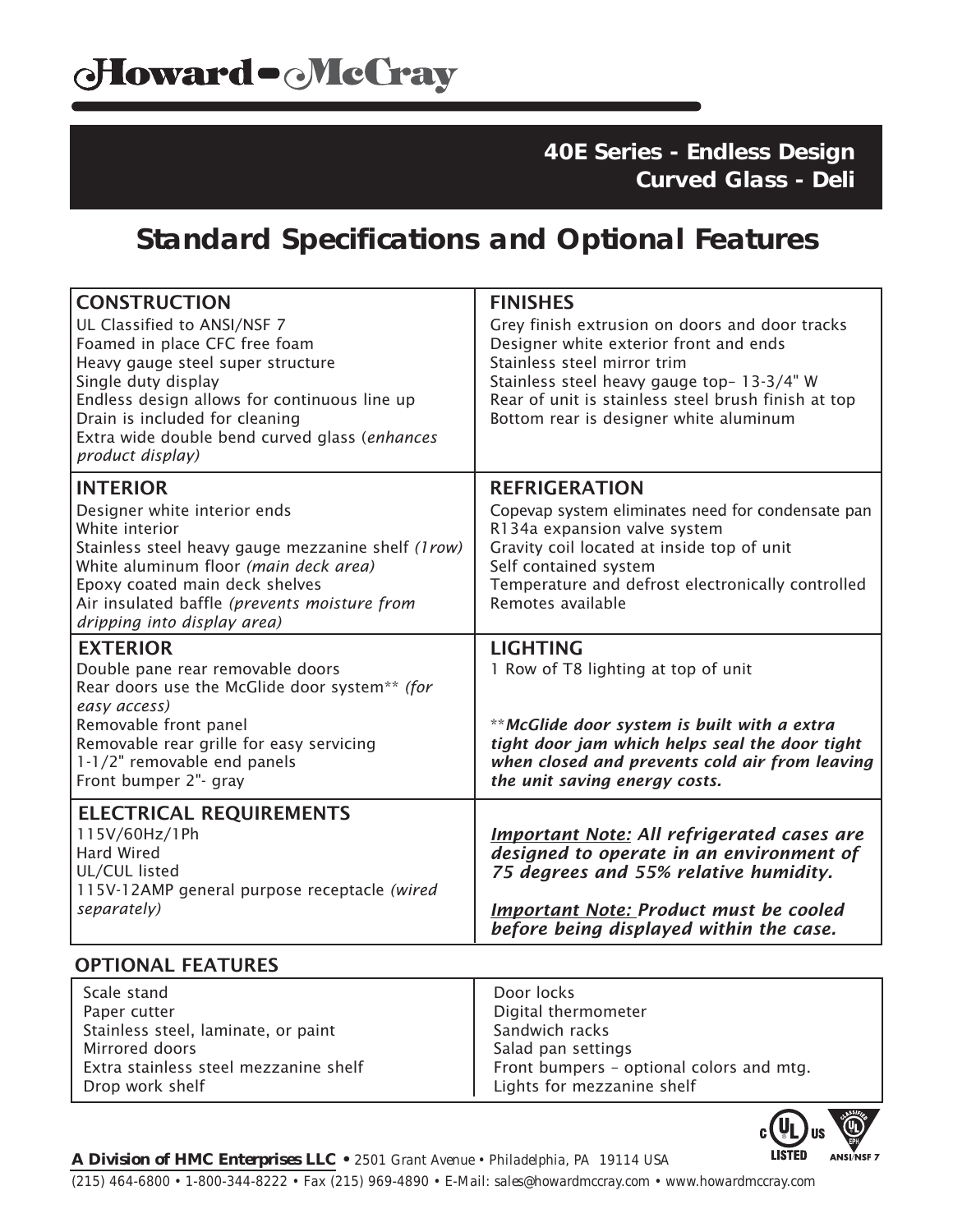# **Technical Data**

| Model #                                                                                                                                                                                                                                                                                 | <b>Self contained</b>                                          | SC-CDS40E-4C                                                                                                        | SC-CDS40E-6C                                                                                                        | SC-CDS40E-8C                                                                                                      |
|-----------------------------------------------------------------------------------------------------------------------------------------------------------------------------------------------------------------------------------------------------------------------------------------|----------------------------------------------------------------|---------------------------------------------------------------------------------------------------------------------|---------------------------------------------------------------------------------------------------------------------|-------------------------------------------------------------------------------------------------------------------|
|                                                                                                                                                                                                                                                                                         | <b>Remote</b>                                                  | R-CDS40E-4C                                                                                                         | R-CDS40E-6C                                                                                                         | R-CDS40E-8C                                                                                                       |
| Length with (2) ends<br>Length without ends<br><b>Height with ends</b><br><b>Height without ends</b><br>Depth with ends<br>Depth without ends<br><b>Endless design</b><br>(Dimensions are $+/- 1/4$ ")                                                                                  |                                                                | 51"<br>48"<br>53"<br>$52 - 1/2"$<br>40"<br>$38 - 7/8"$<br><b>YES</b>                                                | 75"<br>72"<br>53"<br>$52 - 1/2"$<br>40"<br>$38 - 7/8"$<br><b>YES</b>                                                | 99"<br>96"<br>53"<br>$52 - 1/2"$<br>40"<br>$38 - 7/8"$<br><b>YES</b>                                              |
| <b>Operating temperature</b><br><b>Refrigerant</b> (expansion valve)<br><b>Compressor size- HP</b><br><b>Electronic control settings</b><br>@ 75°F, 55%RH                                                                                                                               | Self contained<br>Self contained<br>CUT IN $ 40$<br>CUT OUT 36 | 36°F to 40°F<br>R134a<br>1/4                                                                                        | 36°F to 40°F<br>R134a<br>1/3<br>40<br>36                                                                            | 36°F to 40°F<br>R134a<br>1/2<br>40<br>36                                                                          |
| Defrost per day (24 hours)<br>BTU's at +20°F Evap. Temp.<br><b>Voltage</b><br>Amperage<br>Amperage - lights only<br>Cord and plug                                                                                                                                                       | Air Defrost<br>Remote<br><b>Self Contained</b><br>Remote       | 1 per day<br>1400<br>115V<br>6.0A<br>0.8A<br>No                                                                     | 1 per day<br>2100<br>115V<br>8.7A<br>1.3A<br>No.                                                                    | 1 per day<br>2800<br>115V<br>11.2A<br>1.6A<br>No                                                                  |
| <b>Exterior color</b><br><b>Interior color</b><br>Inside end panels<br><b>Floors</b><br># of top doors<br>Door size<br># of coils<br><b>Bottom storage</b><br><b>Front glass</b><br># of main deck shelves<br><b>Shelf size</b><br>Cubic capacity (ft <sup>3</sup> )<br>Mezzanine-shelf |                                                                | White<br><b>Stainless</b><br>White<br>White<br>2<br><b>No</b><br>Curved<br>2<br>23-1/2"X32-5/8"<br>24.5<br>Standard | White<br><b>Stainless</b><br>White<br>White<br>2<br><b>No</b><br>Curved<br>3<br>23-1/2"X32-5/8"<br>36.8<br>Standard | White<br><b>Stainless</b><br>White<br>White<br>4<br><b>No</b><br>Curved<br>4<br>23-1/2"X32-5/8"<br>49<br>Standard |

#### SHIPPING INFORMATION

| Height<br>Depth<br>Length<br>Gross weight | Self contained<br>Remote | 58"<br>.44"<br>61"<br>530#<br>497# | 58"<br>44"<br>87"<br>741#<br>693# | 58"<br>.44"<br>109"<br>897#<br>832# |
|-------------------------------------------|--------------------------|------------------------------------|-----------------------------------|-------------------------------------|
| Cubic feet                                |                          | 89ft <sup>3</sup>                  | 28ft <sup>3</sup>                 | 164ft <sup>3</sup>                  |

• Cases are designed to operate at 75 degrees Fahrenheit and 55% relative humidity

• Cases are equipped with washout drains; check your local building codes for connection requirements. • Specification subject to change without notice

*A Division of HMC Enterprises LLC • 2501 Grant Avenue • Philadelphia, PA 19114 USA (215) 464-6800 • 1-800-344-8222 • Fax (215) 969-4890 • E-Mail: sales@howardmccray.com • www.howardmccray.com*